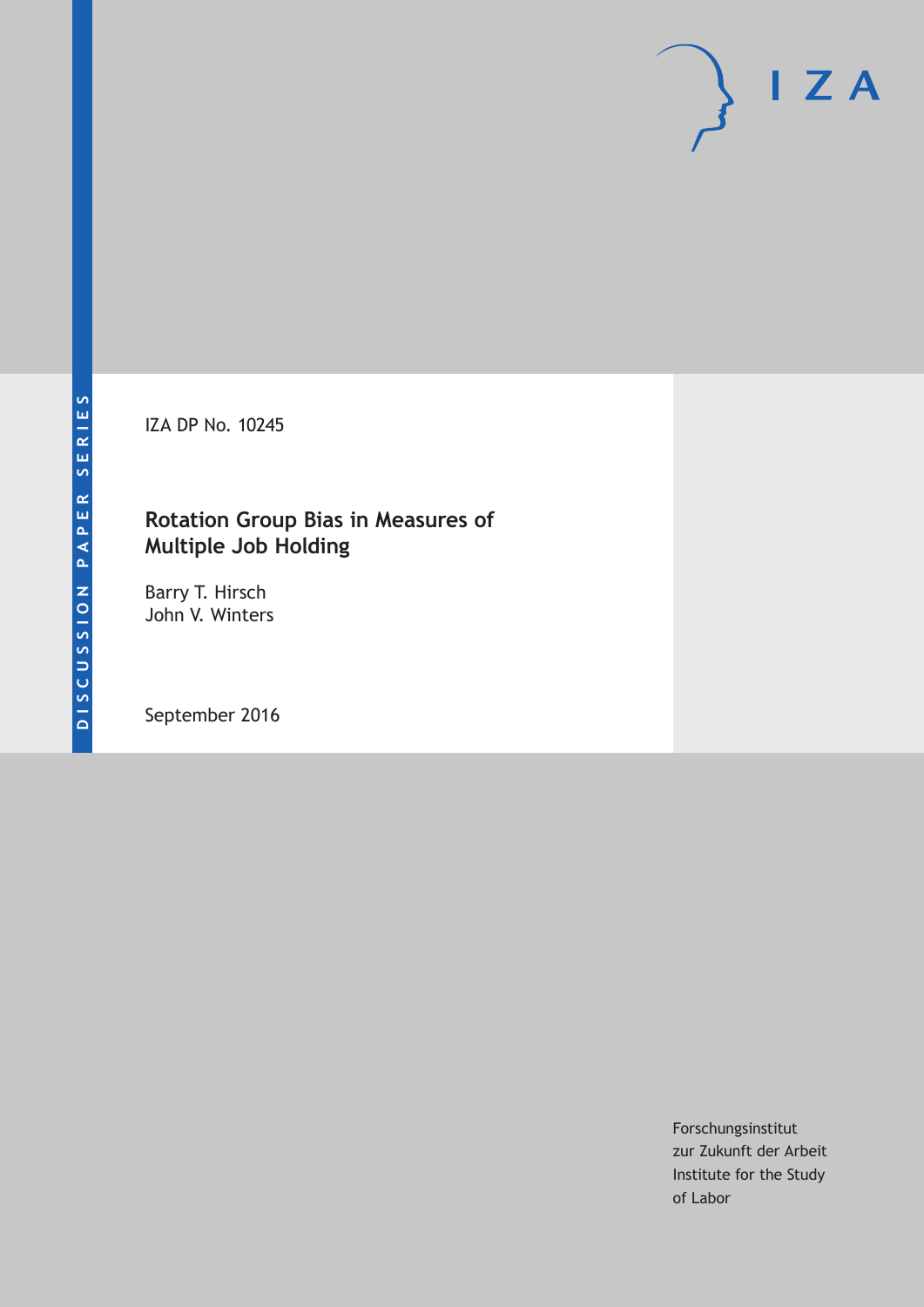# **Rotation Group Bias in Measures of Multiple Job Holding**

### **Barry T. Hirsch**

*Georgia State University and IZA* 

### **John V. Winters**

*Oklahoma State University and IZA* 

### Discussion Paper No. 10245 September 2016

IZA

P.O. Box 7240 53072 Bonn Germany

Phone: +49-228-3894-0 Fax: +49-228-3894-180 E-mail: iza@iza.org

Any opinions expressed here are those of the author(s) and not those of IZA. Research published in this series may include views on policy, but the institute itself takes no institutional policy positions. The IZA research network is committed to the IZA Guiding Principles of Research Integrity.

The Institute for the Study of Labor (IZA) in Bonn is a local and virtual international research center and a place of communication between science, politics and business. IZA is an independent nonprofit organization supported by Deutsche Post Foundation. The center is associated with the University of Bonn and offers a stimulating research environment through its international network, workshops and conferences, data service, project support, research visits and doctoral program. IZA engages in (i) original and internationally competitive research in all fields of labor economics, (ii) development of policy concepts, and (iii) dissemination of research results and concepts to the interested public.

IZA Discussion Papers often represent preliminary work and are circulated to encourage discussion. Citation of such a paper should account for its provisional character. A revised version may be available directly from the author.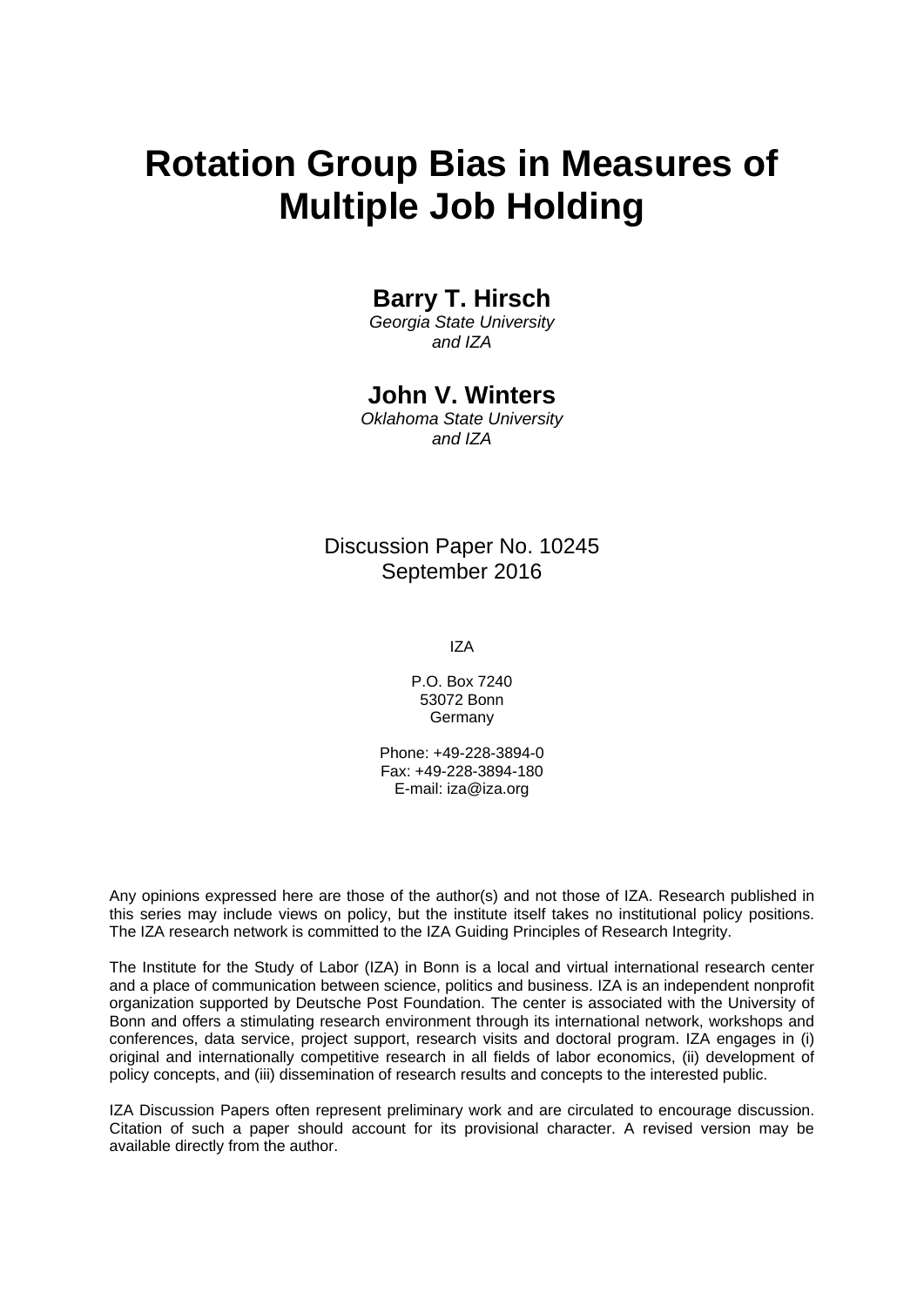IZA Discussion Paper No. 10245 September 2016

# **ABSTRACT**

# **Rotation Group Bias in Measures of Multiple Job Holding\***

Reported multiple job holding rates in the U.S. are found to be substantially higher among workers in their first month in the CPS sample (the first rotation group), with rates declining in subsequent rotation groups. True rates should not differ across rotation groups. Using 22 years of CPS data, multiple job holding rates based solely on the first rotation group were 27.5 percent higher than official rates based on all rotation groups. Rotation group bias worsened over time and could account for as much as one-quarter of the measured decline in multiple job holding.

JEL Classification: J21

Keywords: multiple job holding, rotation group bias, Current Population Survey

Corresponding author:

Barry T. Hirsch Department of Economics Andrew Young School of Policy Studies Georgia State University Atlanta, GA 30302-3992 USA E-mail: bhirsch@gsu.edu

 $\overline{a}$ 

<sup>\*</sup> Forthcoming in: *Economics Letters*.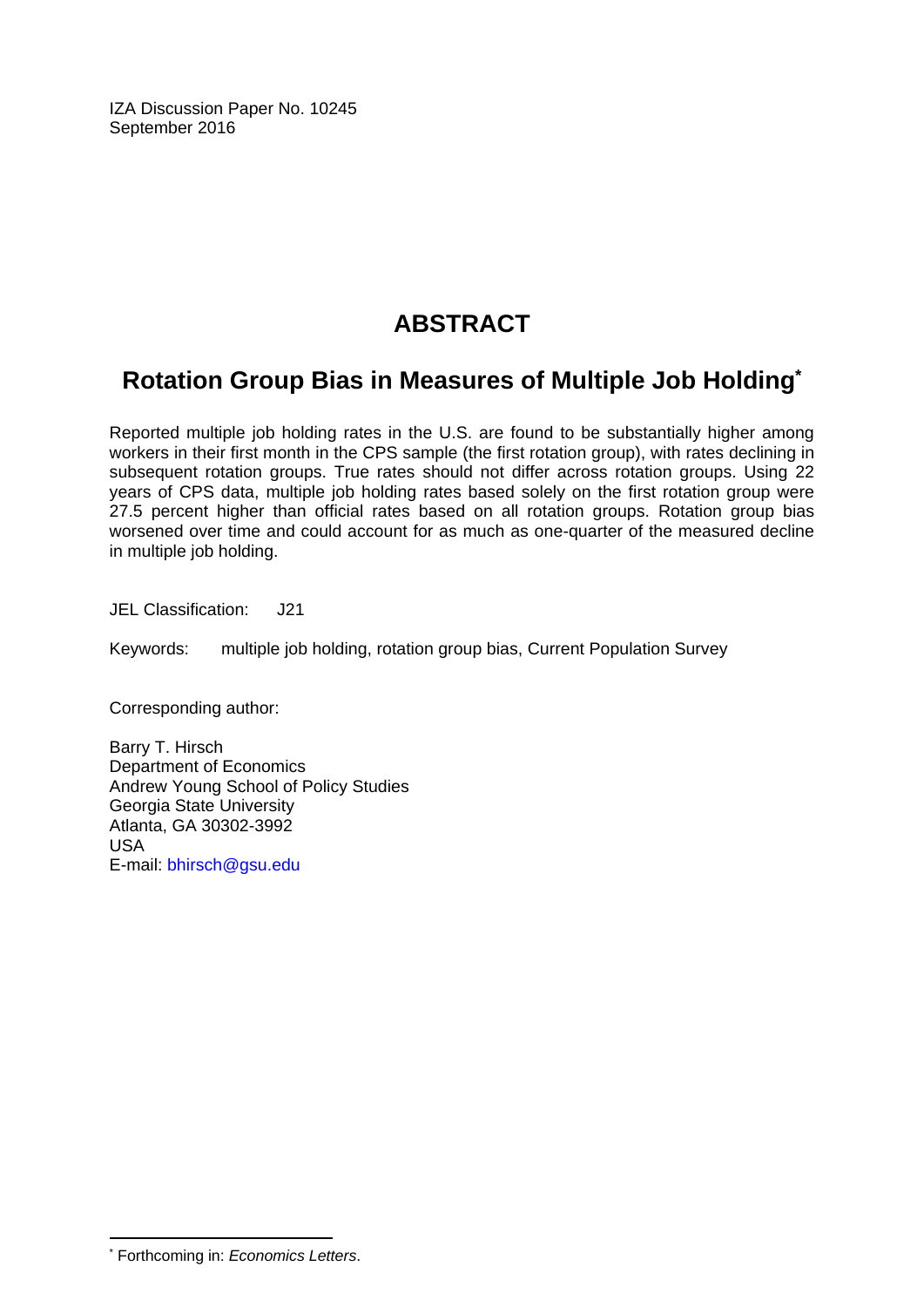#### **1. Introduction**

The monthly Current Population Survey (CPS) is a key source for U.S. labor statistics, most notably the monthly unemployment and labor force participation rates. Residences and their occupant households are surveyed over eight 'month-in-sample' periods (i.e., MIS or rotation group). A residence is surveyed over four consecutive months, followed by eight months out of the survey, followed by four additional months (e.g., MIS 1-4 in April-July 2014; MIS 5-8 in April-July 2015).<sup>1</sup> There is no reason to expect true labor force outcomes to differ with respect to MIS, yet Krueger, Mas, and Niu (KMN forthcoming) show that U.S. unemployment rates are highest in MIS 1, declining in MIS 2-4, rising in MIS 5, and declining again in MIS 6- 8. 'Rotation group bias' (RGB) in the unemployment rate was noted previously (Hall 1973, Bailar 1975, Solon 1986), but was not widely known to researchers or analyzed in depth prior to KMN. The authors do not argue that RGB is universal; they find no evidence for RGB in unemployment in the Canadian labor force survey.

In this note, we show that another official employment measure compiled from the CPS, the multiple job holding (MJH) rate, exhibits substantial rotation group bias. Multiple job holding provides opportunities for individuals and households to increase incomes and lower risk, to acquire a broader portfolio of human capital, and, in some cases, increase job satisfaction. Secondary jobs tend to be short-term; hence, MJH rates at a point in time greatly understate the proportion of workers who have held multiple jobs within the past year or at some point in the past.<sup>2</sup> The Bureau of Labor Statistics (BLS) and the Census Bureau began measuring multiple job holding on a regular monthly basis following a major overhaul of the CPS in January 1994. Using an index suggested by KMN, we show that MJH rates in the first rotation group (MIS 1) are 21 percent larger than the rate using all rotation groups in 1994-95; the difference in 2014-2015 is 33 percent. This rotation group bias for multiple job holding is substantially higher than the 9 percent level found for unemployment by KMN over the 1994-2014 period (KMN, forthcoming, Table 2).<sup>3</sup> Because rotation group bias is substantial and worsened over time, it is likely that the true MJH rate is higher than the official rate and that measured decline in MJH is overstated. We document these patterns below.

### **2. Data and Analysis**

 $\overline{a}$ 

Multiple job holding was measured on a regular basis beginning in January 1994 following the major redesign of the CPS. All employed individuals ages 16+ are asked the question: "Last week, did you have more than one job (or business), including part-time, evening, or weekend work?" The Bureau of Labor Statistics (BLS) defines a multiple job holder as an individual who: (a) holds wage and salary jobs with two or more employers; (b) combines a wage and salary job with self-employment; or (c) combines a wage and

 $1$  The first and fifth rotation groups require (with some exceptions) that a Census field representative conducts the household survey in person. For MIS 2-4 and 6-8, most surveys are conducted over the phone rather than in person.

 $^2$  For references to the larger literature on multiple job holding, see Lalé (2015) and Hirsch, Husain, and Winters (2016). <sup>3</sup> The unemployment rate is of course a more important measure of economic performance than is the MJH rate.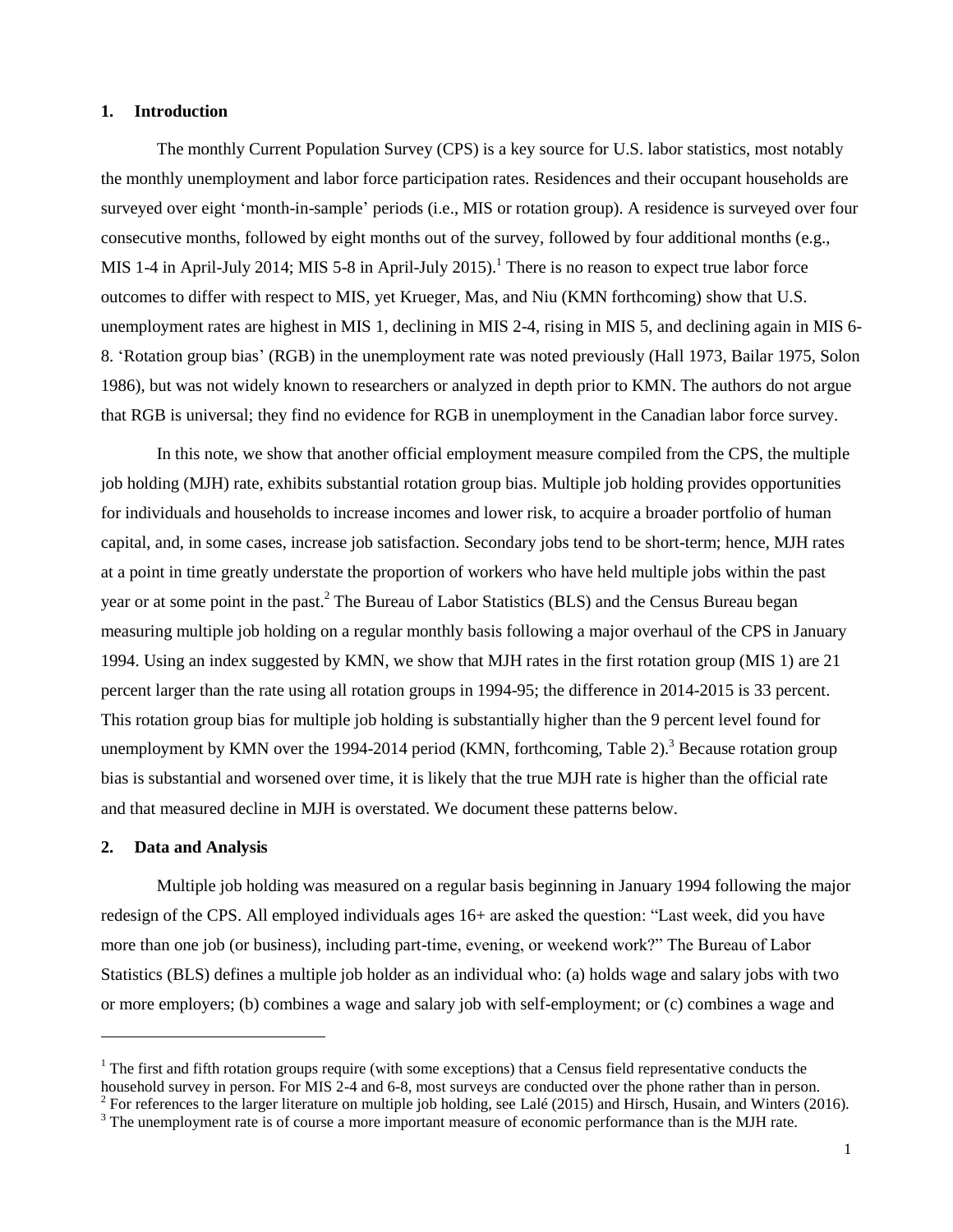salary job with one as an unpaid family worker. In this paper, we use the same data and methodology as BLS, including all rotation groups of the CPS from January 1994 through December 2015 (22 years). The combined sample size for years 1994-2015 is 16,736,173, an average 760,735 workers per year.

Following BLS procedures, Figures 1a and 1b show annual MJH rates (diamonds) for men and women based on all CPS rotation groups, respectively, from 1994-2015. Men's rates fell from an average 6.2% in 1994-95 to 4.5% in 2014-15; women's rates fell from 6.2% to 5.3% over the same period (the combined rates fell from 6.2% to 4.9%). Also included in the figures are MJH rates compiled separately for





Figure 1b: Female Multiple Job Holding Rates by Year for All, MIS 1, MIS 5, MIS 2-4 & 6-8

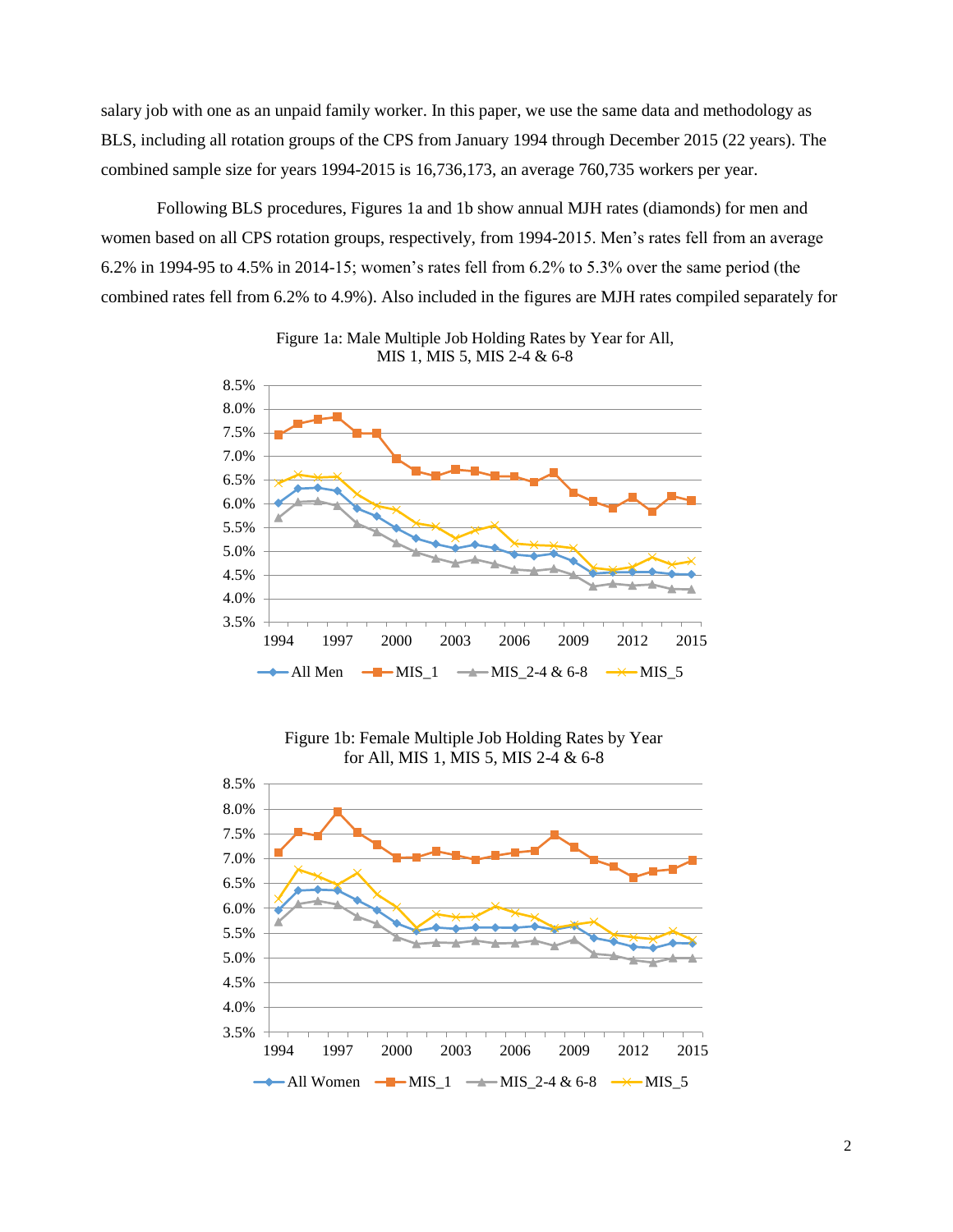MIS 1 (squares), MIS-5 (crosses) and from the remaining six (MIS 2-4  $\&$  6-8, triangles). Clearly evident is that individuals report substantially higher rates of MJH in their first month in the survey than in subsequent months. The official rate is substantially lower than the MJH rate reported by workers in MIS 1, modestly lower than for those in MIS 5, and higher than the average for the remaining six rotation groups.

Figure 2 provides summary evidence of differences in reported MJH rates by rotation group based on the average across 22 years, showing overall MJH rates and those for men and women. Focusing on combined male and female rates, MJH for those in MIS 1 averages 6.9%, as compared to only 4.9% for MIS 8 (and 5.2% for MIS 2 through MIS 8). The 'tilted-W' pattern seen in Figure 2 mimics that seen for the unemployment rate (KMN forthcoming), although rotation group bias is more extreme for MJH than for unemployment.

Figure 2: Mean Multiple Job Holding Rates by Rotation Group and Gender, 1994-2015



We draw three general takeaways from the evidence. First, households appear to provide more comprehensive labor market information when surveys are conducted in person, hence the peaks at MIS 1 and MIS 5. Second, lower MJH is reported the longer a household is in the survey, seen by the downward slope as one moves from earlier to later rotation groups.<sup>4</sup> And third, rotation group differences are somewhat higher among men, the ratio of MIS 1 to MIS 8 rates being 1.44 for men and 1.39 for women. Although we find evidence of severe rotation group bias in multiple job holding, we cannot know whether reports in MIS

 $\overline{a}$ 

 $4 \text{ An important implication of rotation group bias and declines in MJH or unemptyment reporting by month-in-sample is}$ that transitions out of (into) MJH or unemployment are overstated (understated). Lalé (2015) documents reported MJH transitions seen in monthly pairs of the CPS. Numerous papers have examined unemployment transitions.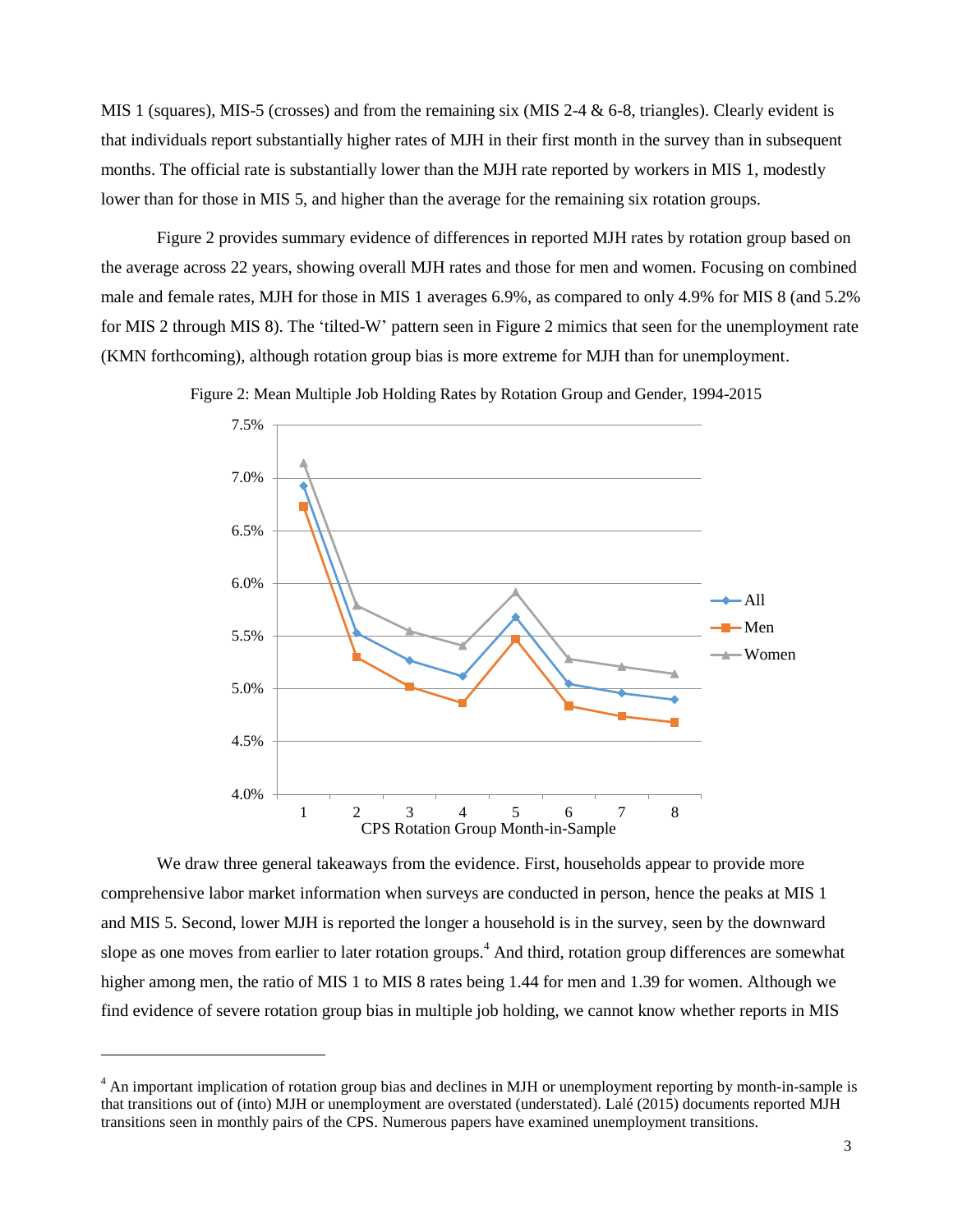1 (or any other month in sample) provide an unbiased (or least biased) measure of MJH. Our expectation is that households are the most engaged in the survey during the first MIS and provide the most accurate information in that month. We cannot rule out, however, the possibility that in the first month respondents "telescope" and recall earlier MJH that they incorrectly report as occurring the prior week. Moreover, some respondents may overreport activities due to a (misplaced) desire to please a Census field representative, although this motive would apply to some degree for all months in sample.

There is widespread belief by economic pundits and many economists that the U.S. labor market is producing an increasing number of short-term, flexible "gig" jobs, but that such changes are difficult to discern in official government statistics (see Abraham et al. 2016; Katz and Krueger 2016). Multiple jobs are often short-term jobs, but official MJH rates have declined rather than increased over time. Might some of the decline seen in MJH, in particular among men, be the result of rotation group bias? The short answer is yes, but not by much. Table 1 provides average MJH rates, overall and by gender, for 1994-5 and 2014-15. Over this 20 year period, the nationwide MJH rate declined by 1.28 percentage points, from 6.17 to 4.88 percent. Percentage point declines for MIS 2 through MIS 8 ranged from 1.25 to 1.44, whereas the decline in MIS 1 was only 0.99. Comparing the 0.99 MIS 1 percentage point decline to the 1.28 decline seen overall, the suggestion is that decline in MJH may be overstated by as much as 29 percent (1.28/0.99) or, equivalently, 23 percent of the apparent decline reflects rotation group bias  $(1 - 0.99/1.28)$ . This conclusion relies on the assumption that rates reported in MIS 1 are accurate and those in MIS 2-8 are not, or alternatively, that changes in MIS 1 rates over time are accurate but those in MIS 2-8 are not. In short, rotation group bias causes MJH decline to be overstated; it does not reverse the finding that MJH has declined.

### **3. Conclusion and Implications**

This note demonstrates that there exists strong rotation group bias in reporting of multiple job holding. Space does not permit us to explore in depth why MJH reporting declines with months spent in the survey. KMN thoroughly examine explanations for rotation group bias in measuring unemployment, and rule out most of these. Two conclusions appear justified. First, households are more engaged and provide fuller information during MIS 1 and 5, interviews (mostly) conducted in person rather than by phone. In drawing this conclusion we downplay the likelihood of telescoping. Second, continuing declines in MJH (and unemployment) rates in the survey months following MIS 1 and 5 suggest that households become less engaged and less likely to report some labor market activities. Consistent with this interpretation, KMN emphasize that increases in rotation group bias occurred over periods in which we have seen increases in survey and item (e.g., earnings) nonresponse.

We examined two possible explanations for rotation group bias in MJH. First, we speculated that as time in the survey increases, decreased willingness to report dual jobs might be concentrated among those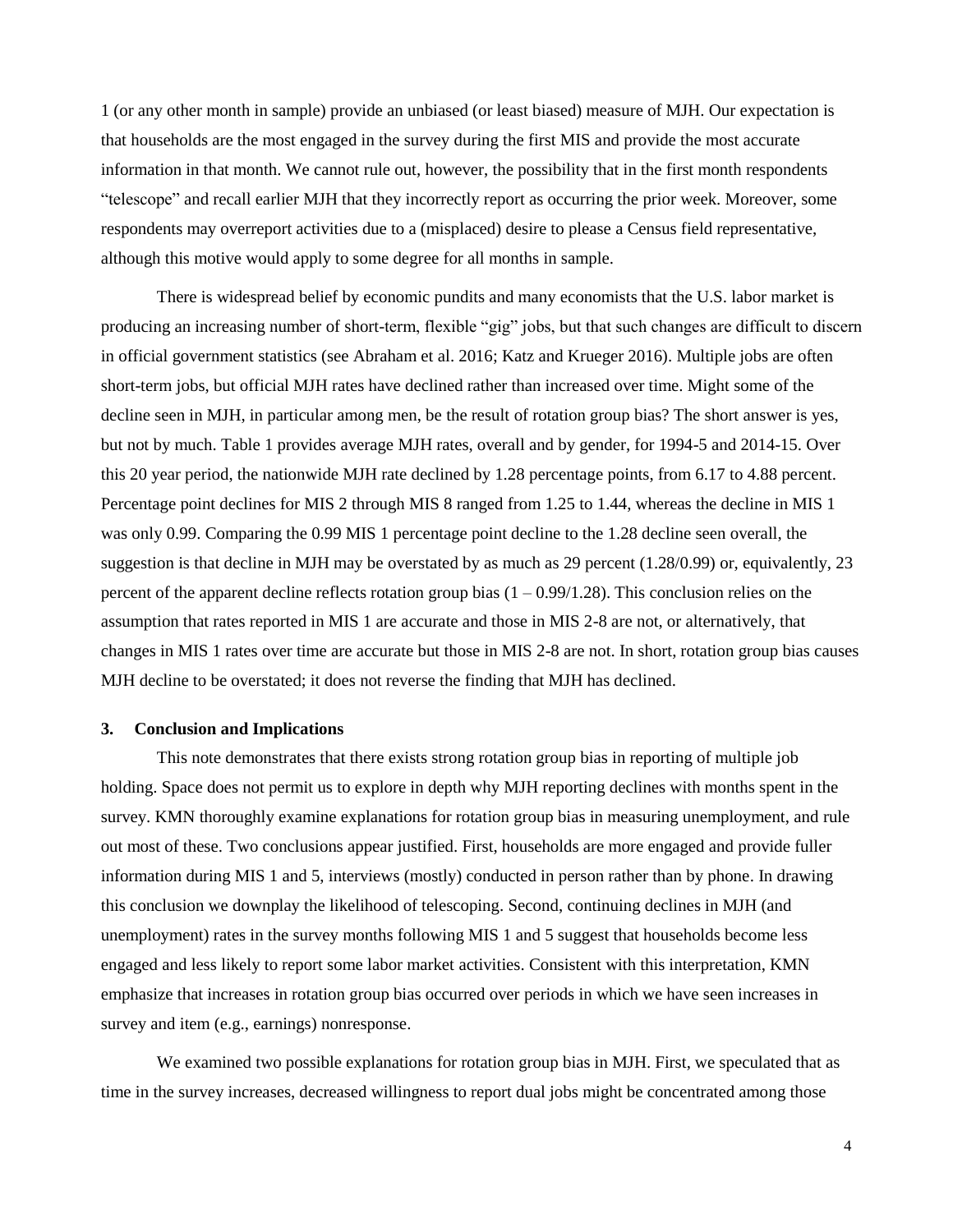with second jobs requiring relatively few hours. If that were the case, we should see higher mean hours worked on secondary jobs in later rotation groups displaying low rates of MJH. No such pattern is found. Mean hours on both secondary jobs and the primary job are highly similar across all rotation groups. Second, we examined MJH differences between self-respondents and those whose labor market responses are provided by a proxy (another household member, frequently a spouse). Reported MJH rates are substantively higher in the self-respondent than in the proxy respondent sample; however, the pattern of rotation group bias was nearly identical for both (KMN provide similar evidence for unemployment).

Evidence that rotation group bias affects the quality of labor market measures suggests the need for further study and experimentation. The Census Bureau (and outside researchers) might study and document the degree of rotation group bias seen in widely-used labor market measures. Census can experiment with alternative survey methods and determine whether there exist cost-justified changes. If rotation group bias is omnipresent, one can consider whether a switch to in-person surveys in all months-in-sample reduces rotation group bias sufficiently so to warrant the higher costs. Census also could alter survey methods for specific measures deemed problematic. Multiple job holding, for example, falls off sharply following the first and fifth months in survey. In MIS 2-4 and MIS 6-8 individuals could be reminded if they reported 2 or more jobs in the prior month, and then asked if they continue to work at multiple jobs.<sup>5</sup>

#### **References**

 $\overline{a}$ 

- Abraham, Katherine G., John Haltiwanger, Kristin Sandusky, and James R. Spletzer. 2016. Measuring the 'gig' economy. Paper presented at the Society of Labor Economists Annual Meetings, May.
- Bailar, Barbara A. 1975. The effects of rotation group bias on estimates from panel surveys. *Journal of the American Statistical Association* 70, no. 349: 23-30.
- Hall, Robert E. 1970. Why is the unemployment rate so high at full employment? *Brookings Papers on Economic Activity?* 70, no. 3:369–410.
- Hirsch, Barry T., Muhammad M. Husain, and John V. Winters. 2016. Multiple job holding, local labor markets, and the business cycle. *IZA Journal of Labor Economics* 5, no. 4: 1–29.
- Katz, Lawrence F., and Alan B. Krueger. 2016. The rise and nature of alternative work arrangements in the United States, 1995-2015, unpublished manuscript, March.
- Krueger, Alan B., Alexandre Mas, and Xiaotong Niu. forthcoming. The evolution of rotation group bias: Will the real unemployment rate please stand up? *Review of Economics and Statistics*.
- Lalé, Etienne. 2015. Multiple jobholding over the past two decades. *Monthly Labor Review*, April.
- Solon, Gary, 1986. Effects of rotation group bias on estimation of unemployment. *Journal of Business & Economic Statistics* 4, no. 1: 105-109.

 $<sup>5</sup>$  Beginning in 1994, Census adopted this "dependent interviewing" approach for the primary job (and other activities),</sup> stating to the respondent what specific job was reported the previous month and then asking if the worker is currently in that same job.